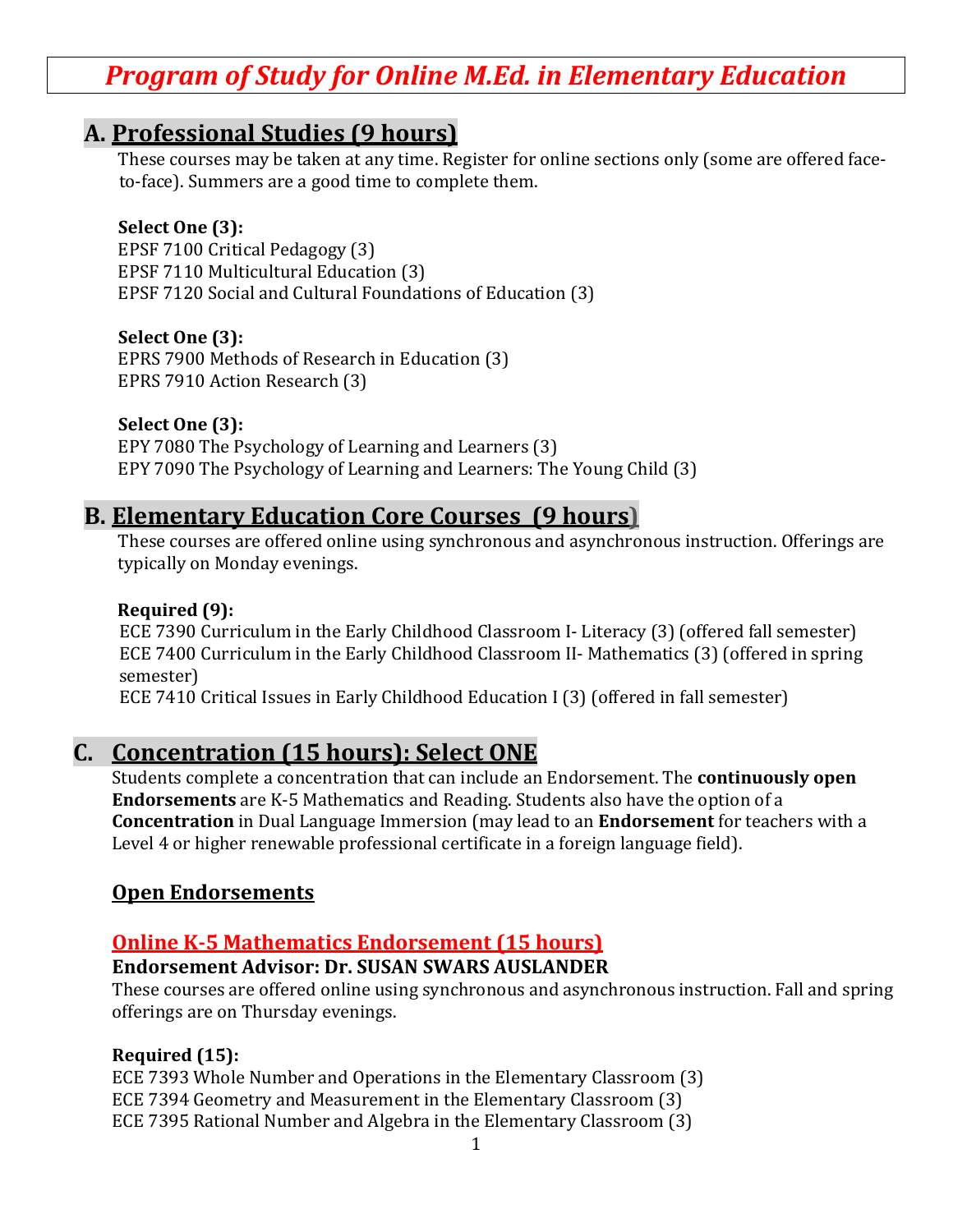ECE 7396 Data Analysis and Probability in the Elementary Classroom (3) ECE 7740 Internship I (3) (Students must enroll in ECE 7740 concurrent with one of the following courses: ECE 7393, ECE 7394, ECE 7395, or ECE 7396.) Take this toward the end of your endorsement courses.

Successful completion of ECE 7393, ECE 7394, ECE 7395, ECE 7396, and ECE 7740 qualifies the student for the K-5 Mathematics Endorsement.

# **Elementary Literacy/Reading Endorsement (15 hours)**

#### **Required (12):**

EDRD 7630 Literacy in the Content Area (3) EDRD 7600 Theory and Pedagogy of Reading (3) EDRD 7650 Individual Literacy Assessment (3) ECE 7740 Internship I (3) (Students must enroll in ECE 7740 concurrent with one of the following courses: EDRD 7630, EDRD 7600, or EDRD 7650.) Take this toward the end of your endorsement courses.

#### **Select One (3):**

ECE 7280 Early Writing Development (3) ECE 7580 Language Foundations of Literacy Learning: From Acquiring Oral Language to Reading Words (3) EDRD 7260 Early Literacy Development and Instruction (3) Other courses as approved by the advisor.

Successful completion of EDRD 7630, ECRD 7600, and EDRD 7650 and the Reading Endorsement portfolio qualifies an individual for the reading endorsement at the level of the base certificate.

### **Open Concentration**

### **Dual Language Immersion (15 hours)**

**Faculty Contact: DR. LISA DOMKE** 

**Required (15):** ECE 7730 Perspectives on Child Development for Culturally and Linguistically Diverse Students (3) ECE 7440 Biliteracy: Literacy Development in Multilingual Settings (3) ECE 7397 Elementary Mathematics in Dual Immersion Settings (3) ECE 7750 Content-Based Curricula, Instruction, and Assessment for Dual Immersion Classrooms (3) ECE 7740 Internship in Early Childhood Classroom (3)

# **D. Capstone (3 hours)**

The Capstone course is completed the **final semester** in which the student plans to graduate and with the approval of the advisor. For students to take this course, they must have completed ALL Elementary Education Core Courses and Endorsement Courses.

**Required (3):**